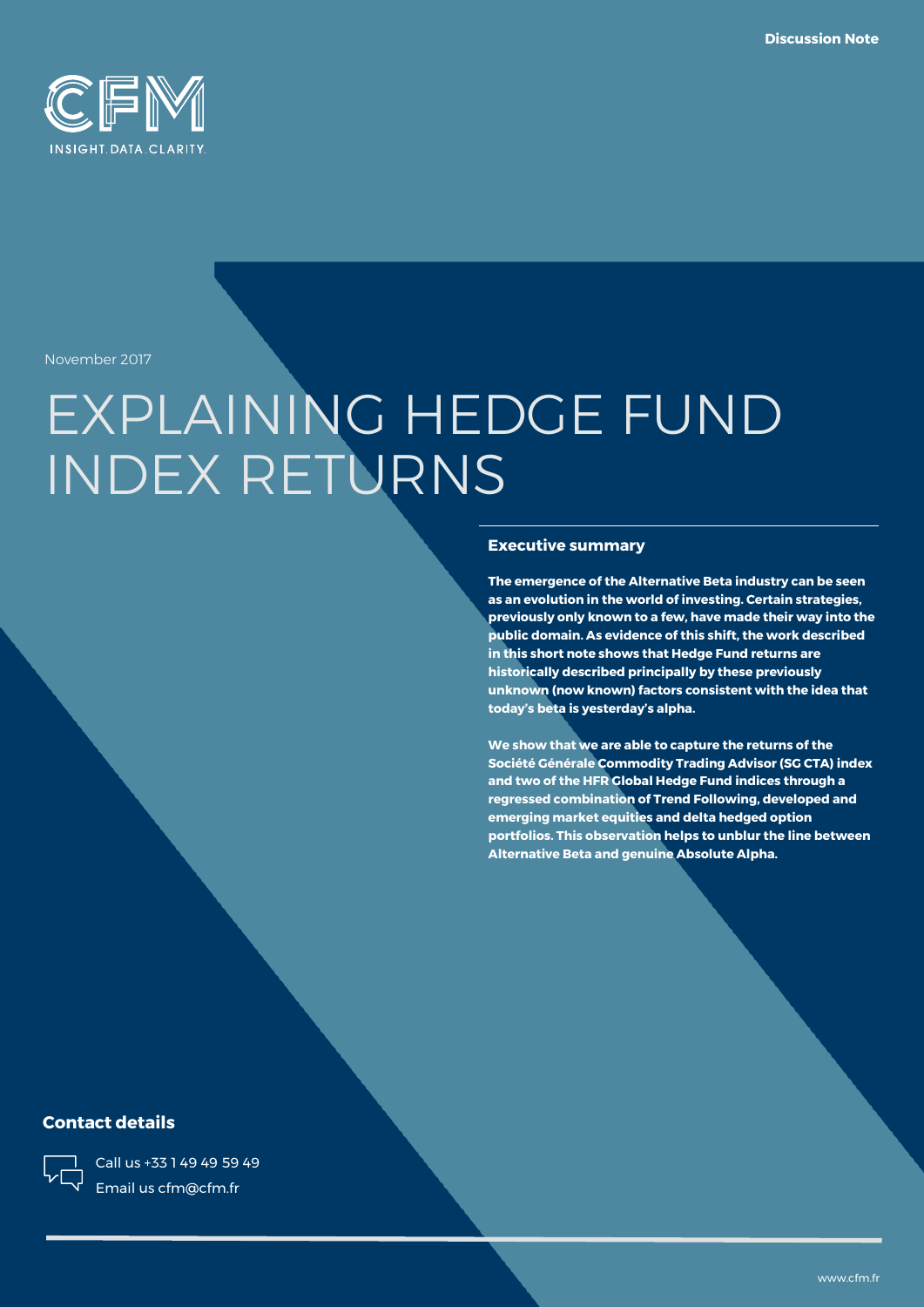## Introduction

Private investment vehicles were first created in the bull market of 1920s America with perhaps the most wellknown being the Graham-Newman partnership, part founded by Benjamin Graham of value investing fame. The use of the term Hedge Fund is accredited to Alfred W. Jones, an Australian sociologist and investment advisor, to refer to a pooled investment vehicle available to wealthy individuals with the use of the term Hedge implying a reduction in risk. The strategies employed by such vehicles have historically been shrouded in secrecy and almost mystical in nature with Hedge Fund founders often becoming investment gurus. In fact, if we peel back the layers and, with the benefit of hindsight, look at explaining the returns of the aggregate hedge fund industry one sees that certain key strategies, now publically known and studied, are able to capture the performance drift and volatility of the industry's excess returns.

This observation is key to the birth of the Alternative Beta industry. Use of the Greek letters alpha and beta comes from a standard mathematical tool, described below, that of regression analysis. Given the returns of a strategy, one attempts to explain and regress those returns with the returns of something measurable and known. The beta refers to the amount of weight given to a particular regressor in the explanation while alpha refers to the rest of the performance that remains unexplained. Alpha in the hedge fund world refers, therefore, to excess returns unrelated to any known source of return while beta refers to the amount of exposure one has to any particular regressor. In the case of traditional markets the regressor is either equity or bond market returns. In the case of Alternative Beta, on the other hand, the regressor is the returns resulting from Trend Following, Carry, Value, Quality, Low Volatility etc. Alternative Beta, therefore, is distinct from but analogous to Traditional Beta.

Alternative Beta is now offered in programs offered by many firms often alongside their alpha programs. The market has evolved such that the "secret sauce" of yesteryear is no longer unknown. One such example of this is the fact that one is able to explain the returns of Hedge Fund Indices. These alternative benchmark strategies have long existed and delivered good performance, as evidenced by the outperformance of Hedge Fund Indices relative to equities and bonds. Here we look at the SG CTA index<sup>1</sup>, the HFRX Global Hedge Fund Index<sup>2</sup> and the HFRI Fund Weighted Composite Index<sup>3</sup> as three such examples.

https://cib.societegenerale.com/en/prime-services-indices/ or

https://www.barclayhedge.com/research/indices/calyon/

<sup>2</sup> https://www.hedgefundresearch.com/hfrx-indices-index-descriptions

We first begin with a description of the regression technique before presenting the results applied to the three indices. We finish by commenting on the results.

# Regressing returns

In what follows we try to explain the techniques of regression. For those less mathematically minded readers, please feel free to move on to the next section.

Given a time series of the returns of a Hedge Fund (HF),  $r_{HF}$ and the returns of a known strategy,  $r_{strat}$  coded in simulation one can attempt to describe the returns of  $r_{HF}$ using,  $r_{strat}$  in the following way:

$$
r_{HF} = \alpha + \beta r_{strat} + \eta
$$

As already stated the beta corresponds to the exposure that the Hedge Fund has to the known strategy while the alpha is the outperformance of the Hedge Fund returns relative to the known strategy. The noise term corresponds to a statistical component which is random in nature and often referred to as white noise. In order to obtain the best fit for the parameters one needs to minimise the variance of the noise term averaged over the whole data set. Minimising the average of  $\eta^2$  can be seen to be equivalent to calculating:

$$
\beta = \langle r_{HF} r_{strat} \rangle / \langle r_{strat}^2 \rangle
$$

Where the <X> corresponds to the average of a variable<sup>4</sup> X. One can now include other such regressors. For example, let's now use two such well known strategies say  $r_1$  and  $r_2$ such that the regression is written as:

$$
r_{HF} = \alpha + \beta_1 r_1 + \beta_2 r_2 + \eta
$$

Now minimising the average of  $\eta^2$  over the data set amounts to calculating:

$$
\vec{\beta} = \widetilde{covar}^{-1} \vec{r}_{HF\text{-}strat}
$$

 $\vec{\beta}$  is now a vector calculated with the inverse of  $\vec{cov}$ r, the covariance matrix of the strategies  $r_1$  and  $r_2$  while  $\vec{r}_{HF\text{-}strat}$  is a vector of the averages i.e.

$$
\vec{r}_{HF\text{-}strat} = \frac{\langle r_{HF} r_1 \rangle}{\langle r_{HF} r_2 \rangle}
$$

One can also write this as an explained component of the returns and an unexplained component as follows:

<sup>3</sup> https://www.hedgefundresearch.com/hfri-indices-index-descriptions

<sup>&</sup>lt;sup>4</sup> The average over N realisations being calculated as  $\langle X \rangle = \frac{1}{N} \sum_{i=1}^{N} X_i$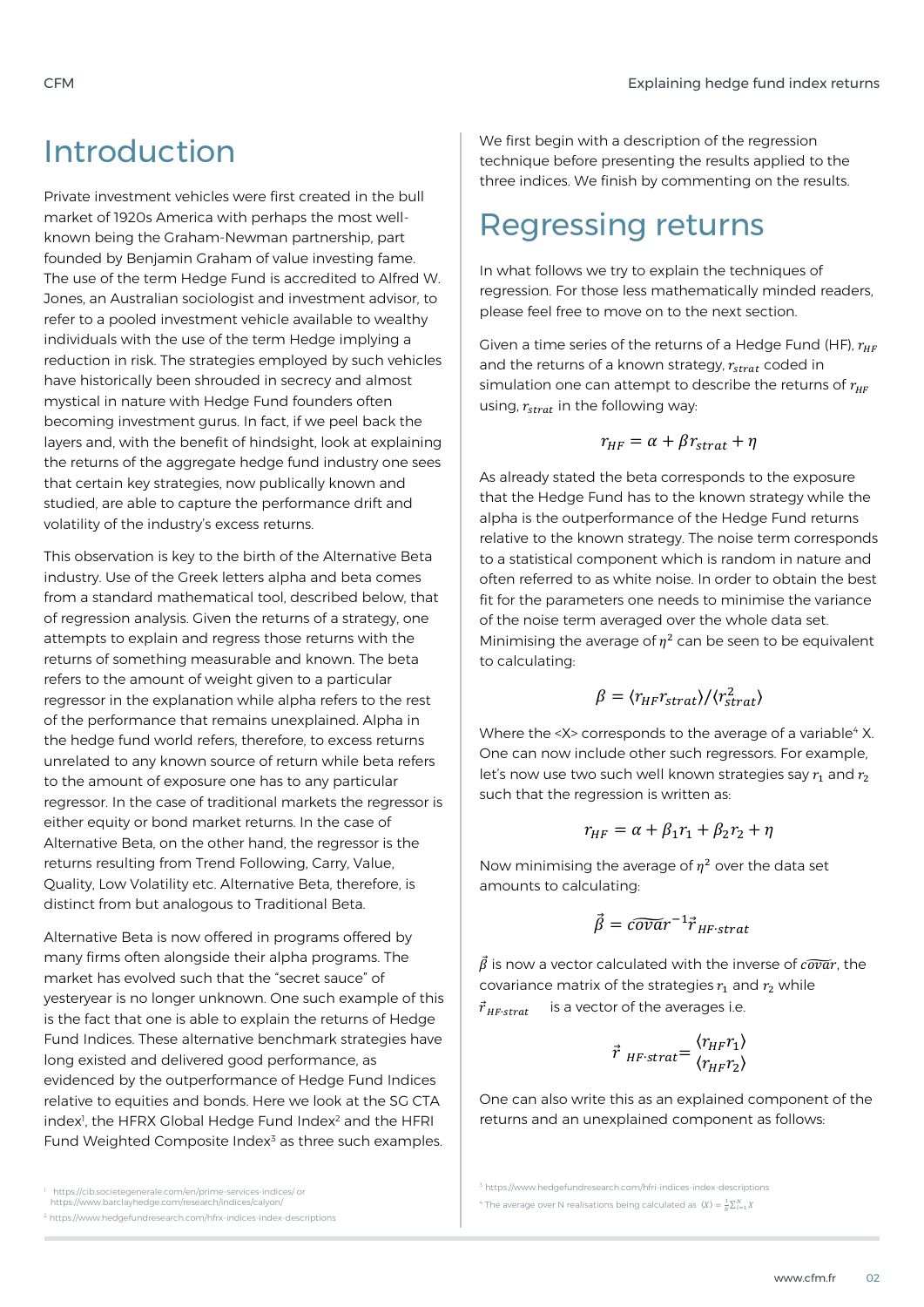### $r_{\mu} = \alpha + \beta_1 r_1 + \beta_2 r_2 + \eta = r_{explained} + r_{unexplained}$

Where  $r_{explained}$  is then simply equal to  $\beta_1 r_1 + \beta_2 r_2$  or the contribution from the known strategies. This return stream can then be correlated with the original return stream  $r_{HF}$  to give a measure of how well the returns of the Hedge Fund are explained by our strategies (a goodness of fit measure). We are now fully equipped to be able to model the returns of our Hedge Fund Indices with known strategy returns.

# Regressing the SG CTA index

The archetypal Alternative Benchmark strategy is Trend Following (TF), a robust strategy that has been backtested over long histories by many including CFM<sup>5</sup>. The strategy forms the core of the Commodity Trading Advisor (CTA) activity and a multibillion dollar industry has grown around it. TF is generally a high capacity strategy, being directional in nature and trading the most liquid futures in the world. CTAs are therefore generally open and generally publish their returns in order to attract investment. Société Générale takes such returns and aggregates them together to form indices. Other firms also build indices but we have come to prefer the SG CTA index as being the benchmark that we try to beat. The SG CTA index has daily data available over the past 17 years and is therefore a rich data set with which we can attempt to explain the returns of the CTA industry.

The regressors we use in this case correspond to combined return streams from applying the trend to each underlying futures contract in a pool of 100+ such instruments. We group contracts together into sub-sectors with a liquidity weighting, a common technique in the CTA industry to weight each contract according to its capacity, and the return streams of TF applied to these sub-sectors become the regressors. The trend is defined using an Exponential Moving Average (EMA) as follows:

$$
TF_n(\tau) = \frac{\sum_{k=0}^{\infty} e^{-k/\tau} X_{n-k-1}}{\sum_{k=0}^{\infty} e^{-k/\tau}}
$$

Where the index *n* corresponds to today and the sum is over previous realisations of the price returns X defined as follows:

$$
X_n = (p_n - p_{n-1})/\sigma_n
$$

<sup>5</sup> Please see our academic paper "Two Centuries of Trend Following" published in the Journal of Investment Strategies

Where *σ* is defined as the volatility of price returns, defined similarly as the square root of a 100 day EMA of past realisations of the squared price returns  $(p_n - p_{n-1})^2$ 

We regress on three timescales - 2 months, 6 months and 12 months and find that the 6 month timescale has the highest fitted weight in the explanation of the SG CTA index. For the sake of simplicity, therefore, we retain only the 6 month timescale and regress using the return streams of TF defined on that single timescale.

Applying TF to futures gives us excess returns to which one should then include the interest income from excess cash. CTA returns are normally presented in such a manner where total returns including interest income are reported. Rather than adding the risk free rate, in our case a 1 month dollar Libor rate, we choose to remove the risk free rate from the SG CTA index before we do our regression in order to compare like with like. These excess returns from the index itself are a fairer reflection of the P&L of the CTA industry in not including the interest income from the arbitrarily varying risk free rate.

The result of this regression can be seen in Figure 1. The correlation between the SG CTA index and the regression is 82% with an outperformance in the regression of 4% per year<sup>6</sup>. The Sharpe ratio of the excess returns of the SG CTA index is 0.4 while that of the replicator is 0.9. This outperformance comes from two distinct sources – firstly we have not included the costs of trading and secondly the manager fees are not included. In using our regressors as described we are able to remove a 2% management fee and a 20% performance fee such that the Sharpe ratio of our regressed returns falls to still be in excess of the benchmark. Execution costs complete the description of the index such that the overall drift of the returns are exactly in line. The cost from execution is about 50% higher than that from the 2/20 investment advisor fees.

 $^6$  It is worth noting that the 4% annualised outperformance of the replicator can be bettered by including some FX carry as an extra regressor. The correlation with the SG CTA index is slightly higher with an outperformance that approaches 4.5%.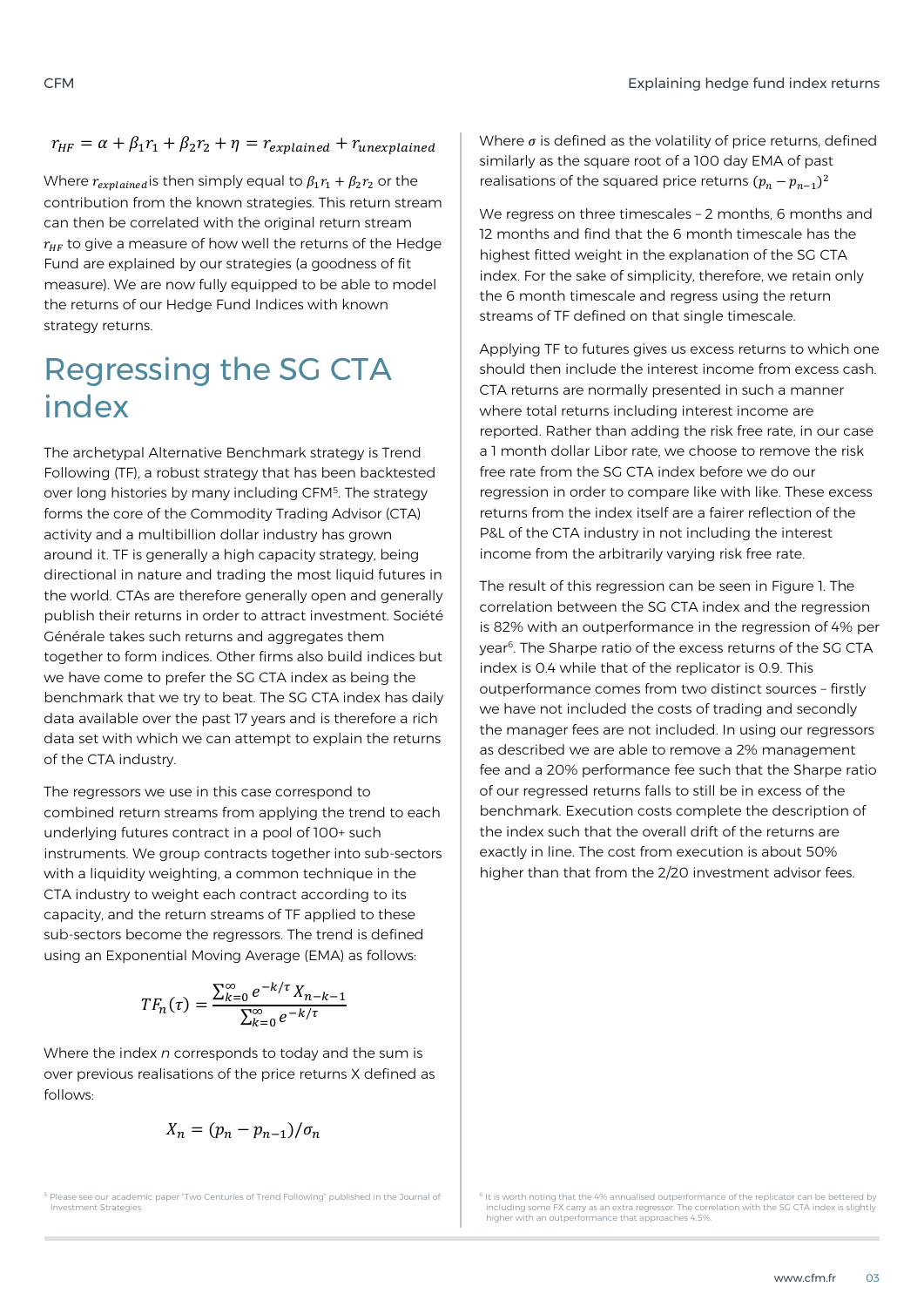

Figure 1 - The P&L of the SG CTA index (red) against the result of the replicator (green) using moving averages of returns as described in the text. The blue line has 4% removed from the return of the replicator every year in order to finish at the same end point as the SG CTA index. The returns of the replicator are normalised to match the volatility of the SG CTA index. Interest income is included in all P&Ls



Figure 2 – The fitted weights from the regression described in the text. Within each sub-sector, contracts are weighted according to their liquidity. Sub-sectors are formed based on a correlation analysis of the contract universe and is the classification likely used by many CTAs in their portfolio construction

<sup>9</sup> https://www.hedgefundresearch.com/hfri-indices-index-descriptions

What is the significance of this result? The aggregate of the CTA industry is well described by TF and the performance of the remaining unexplained return stream is flat, after accounting for investment advisor fees and execution costs. On aggregate, therefore, CTAs only offer exposure to TF with the contribution from all non-TF strategies being zero. Of course, individual programs and firms can outperform the index by doing non-TF strategies but there is as much outperformance as there is underperformance from individual managers and summing up these contributions gives returns equivalent to TF plus noise (or extra risk and ultimately a lower Sharpe ratio!). Of course, one way to outperform the index is to have lower fees, a development we are observing in the industry and one that we feel is inevitable as TF becomes more and more commoditised.

# Regressing HFR indices

The Hedge Fund Research<sup>7</sup> database covers a broad range of HF strategies and includes indices that are constructed and split into different categories. HFRX indices are those corresponding to an aggregate of funds in the database that are open to new investment. HFRI indices, meanwhile, are constructed using an aggregate of funds that are open to new investment together with those that are closed. Generally the HFRI indices of a particular category outperform the equivalent HFRX index.

We have chosen to regress two global indices – the HFRX Global Hedge Fund Index (HFRXGL) and the HFRI Fund Weighted Composite Index (HFRIFWI). The HFRXGL is "including but not limited to convertible arbitrage, distressed securities, equity hedge, equity market neutral, event driven, macro, merger arbitrage, and relative value arbitrage"<sup>8</sup> while the HFRIFWI is a "global, equal-weighted index of over 2,000 single-manager funds that report to HFR Database" and "does not include Funds of Hedge Funds"<sup>9</sup> .

The regressors with which we choose to model these indices, include developed and emerging market equity indices. These HF returns are to a large extent correlated with equities, presumably due to the inclusion of strategies such as equity long/short that inherently have an equity beta. We include our newly created SG CTA replicator as a global proxy for TF. We also include a long history of systematically selling volatility, an insurance selling strategy involving selling delta hedged options. The HF indices have a large Risk Premium<sup>10</sup> component, as

<sup>10</sup> Please see our academic paper "Risk Premia: Asymmetric tail risks and excess returns' published in Quantitative Finance

<sup>7</sup> https://www.hedgefundresearch.com/hfr-database

<sup>8</sup> https://www.hedgefundresearch.com/hfrx-indices-index-descriptions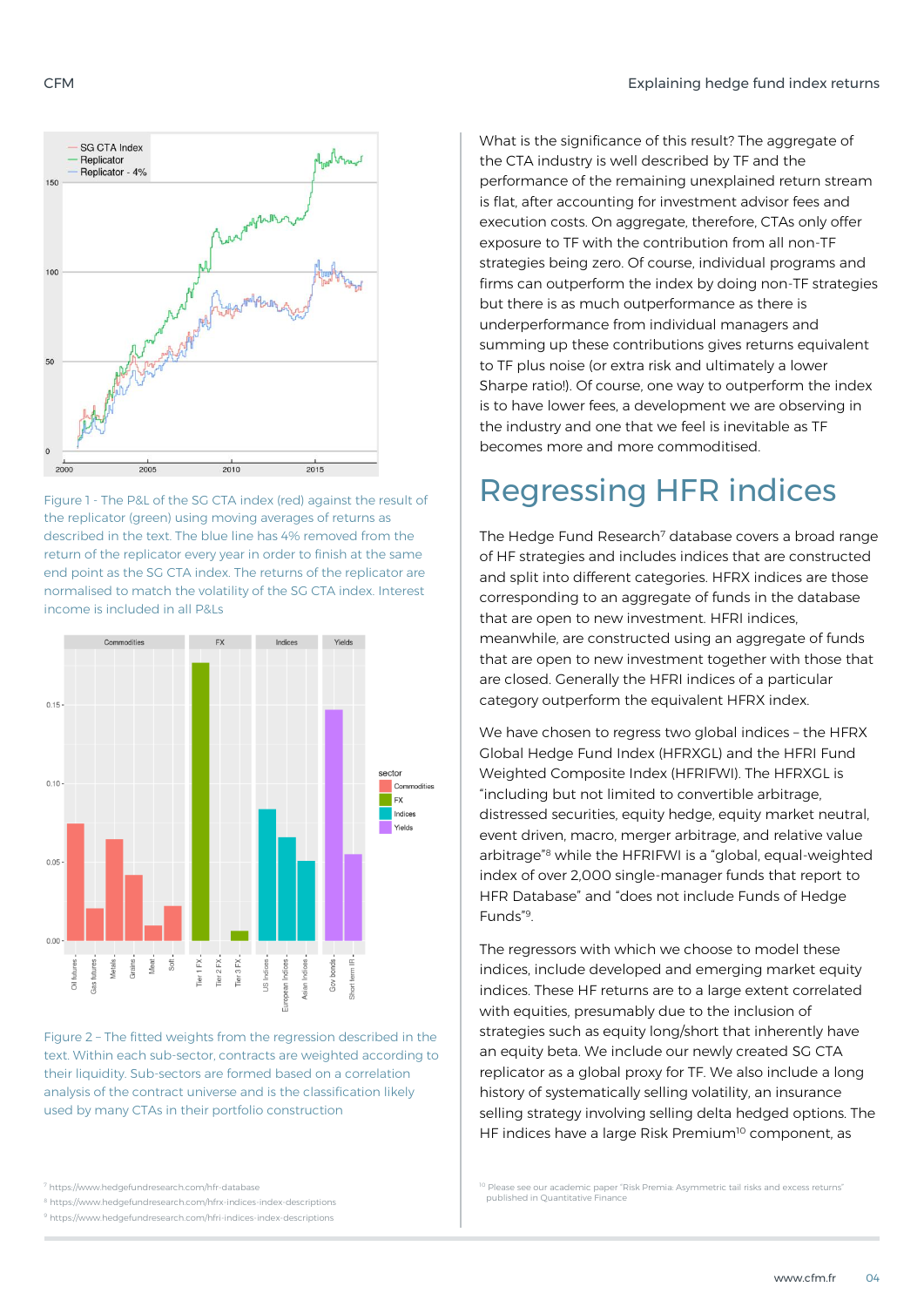evidenced by the difficult period of performance through the 2008 Global Financial Crisis. Our Short Volatility (SV) strategy is diversified across many different underlyings including a contribution from option markets in each of equity indices, fixed income, FX and commodities. In summary we use the following:

- The MSCI World index made up of 23 developed country equity indices. The Sharpe ratio of the excess returns of the index is 0.3
- $\blacktriangleright$  The MSCI Emerging Market index which consists of 24 emerging countries' indices. The Sharpe ratio of the excess returns of the index is 0.4
- Our CTA replicator with a Sharpe ratio of 0.9 when looking at excess returns
- A systematic SV strategy diversified across 4 asset classes. The Sharpe ratio of excess returns is 1.0

With again excess returns calculated using financed total return indices in each case. We then subtract the risk free rate from the HF index under study in order to compare like with like.

The results of the regression for the HFRXGL index can be seen in Figure 3. The regression is 81% correlated with the index itself and outperforms by a significant margin. The Sharpe ratio of the excess returns of the HFRXGL index is 0.2 while that of the replicator is 0.8. As is the case for the SG CTA index, this outperformance can arise from investment advisor fees and execution costs with an outperformance measured to be 3% annually after correcting to have the same level of volatility as the index. The high level of correlation and outperformance is interesting indeed and shows that the index can, to a large extent, be explained by known traditional and alternative benchmarks.







Figure 4 – The fitted weights from the regression of the HFRXGL index as described in the text

Now switching our attention to the HFRIFWI index we repeat the exercise to find this time a more robust drift in the index itself with a Sharpe ratio of 0.6. The regressors are identical to that presented for HFRXGL although the weights that come out of the regression are slightly different. In this case we are not able to outperform the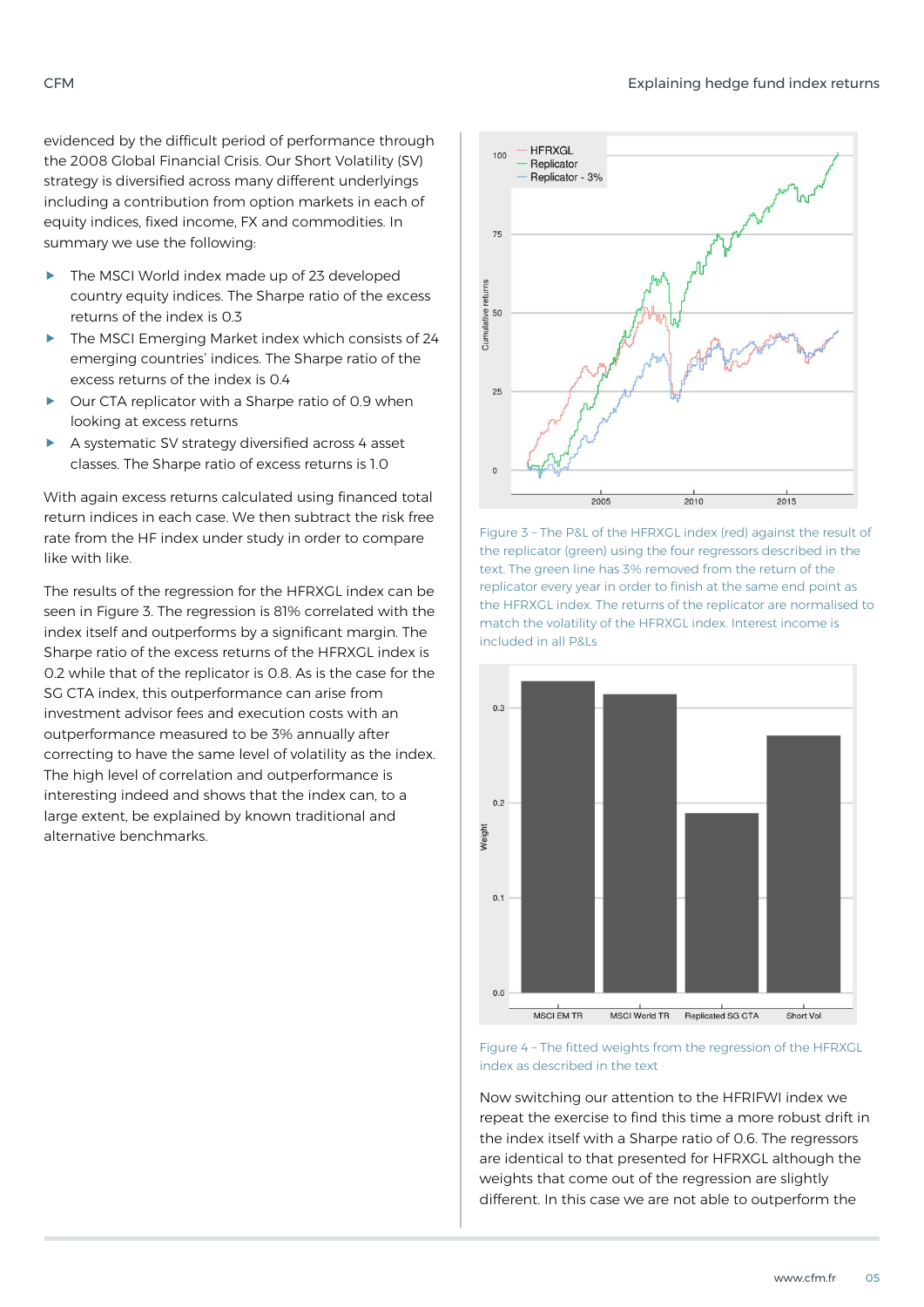index, although the level of correlation observed is even higher at 94%. The regressions and weights are seen in the figures below. The HFRIFWI index seems to require more equity exposure than HFRXGL which makes the overall Sharpe ratio lower, the SV and TF strategies having higher Sharpe ratios. One could outperform the HFRIFWI index by adding in extra SV and TF weight but at the expense of correlation to the index. This may represent genuine skill (alpha) in the HFRIFWI index in its ability to outperform the regressors. It could also be that we are missing other alternative benchmark strategies from our regressor set such as Value, Quality, Carry etc. These strategies are now very much in the public domain and known to the industry. This represents future work and potentially an updated publication.



Figure 5 – The P&L of the HFRIFWI index (red) against the result of the replicator (blue) using the four regressors described in the text. The returns of the replicator are normalised to match the volatility of the HFRIFWI index. Interest income is included in all P&Ls



Figure 6 – The fitted weights from the regression of the HFRIFWI index as described in the text

# Conclusions

Our ability to explain CTA and Global HF indices with a mix of traditional and alternative benchmark strategies and investments leads us to believe that the market is evolving. Today's beta was once a source of unknown alpha for the industry, and charging HF-style high fees with low levels of investment manager transparency for these types of strategies is becoming a thing of the past.

The implementation of these non-traditional strategies is however non-trivial. It is our belief that the superior manager, able to deliver superior risk-adjusted returns, does so through superior implementation skills in being able to build better diversified portfolios, execute at lower cost and risk control to deliver a constant level of volatility.

# Disclaimers

ANY DESCRIPTION OR INFORMATION INVOLVING INVESTMENT PROCESS OR ALLOCATIONS IS PROVIDED FOR ILLUSTRATIONS PURPOSES ONLY.

ANY STATEMENTS REGARDING CORRELATIONS OR MODES OR OTHER SIMILAR STATEMENTS CONSTITUTE ONLY SUBJECTIVE VIEWS, ARE BASED UPON EXPECTATIONS OR BELIEFS, SHOULD NOT BE RELIED ON, ARE SUBJECT TO CHANGE DUE TO A VARIETY OF FACTORS, INCLUDING FLUCTUATING MARKET CONDITIONS, AND INVOLVE INHERENT RISKS AND UNCERTAINTIES, BOTH GENERA AND SPECIFIC, MANY OF WHICH CANNOT BE PREDICTED OR QUANTIFIED AND ARE BEYOND CFM'S CONTROL. FUTURE EVIDENCE AND ACTUAL RESULTS COULD DIFFER MATERIALLY FROM THOSE SET FORTH, CONTEMPLATED BY OR UNDERLYING THESE STATEMENTS.